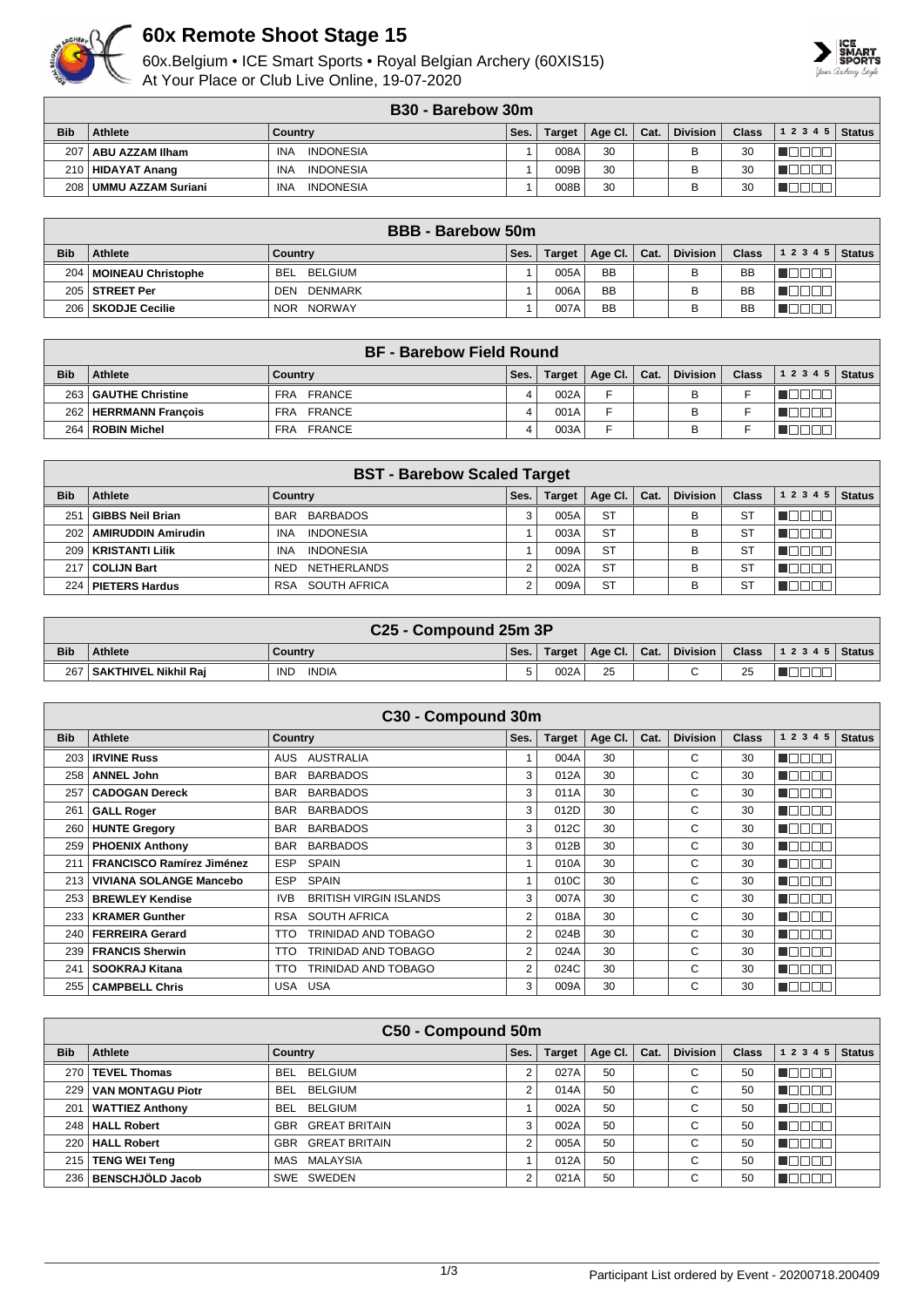

## **60x Remote Shoot Stage 15**

60x.Belgium • ICE Smart Sports • Royal Belgian Archery (60XIS15) At Your Place or Club Live Online, 19-07-2020



|            | <b>CP - Compound Para Athlete</b> |                       |          |      |                                       |  |          |              |                        |  |  |
|------------|-----------------------------------|-----------------------|----------|------|---------------------------------------|--|----------|--------------|------------------------|--|--|
| <b>Bib</b> | <b>Athlete</b>                    | Country               | Ses.     |      | Target   Age Cl. $\vert$ Cat. $\vert$ |  | Division | <b>Class</b> | $\sim$ ss 12345 Status |  |  |
|            | 266   VAN DE WINCKEL Stephanie    | BELGIUM<br><b>BEL</b> | <u>_</u> | 001A |                                       |  |          |              |                        |  |  |

|            | <b>CST - Compound Scaled Target</b> |               |      |        |                |  |          |              |                    |  |  |
|------------|-------------------------------------|---------------|------|--------|----------------|--|----------|--------------|--------------------|--|--|
| <b>Bib</b> | <b>Athlete</b>                      | Country       | Ses. | Target | Age Cl.   Cat. |  | Division | <b>Class</b> | 1 2 3 4 5   Status |  |  |
|            | 230   IRVINE Russ                   | AUS AUSTRALIA |      | 015A   | <b>ST</b>      |  |          | <b>ST</b>    |                    |  |  |
|            | 226   GRIMAUD Stéphane              | FRANCE<br>FRA |      | 011A   | <b>ST</b>      |  |          | -ST          |                    |  |  |

|            | R30 - Recurve 30m                 |                                       |                |               |         |      |                 |              |               |               |  |
|------------|-----------------------------------|---------------------------------------|----------------|---------------|---------|------|-----------------|--------------|---------------|---------------|--|
| <b>Bib</b> | <b>Athlete</b>                    | <b>Country</b>                        | Ses.           | <b>Target</b> | Age Cl. | Cat. | <b>Division</b> | <b>Class</b> | 1 2 3 4 5     | <b>Status</b> |  |
| 249        | <b>HOLDER R-James</b>             | <b>BARBADOS</b><br>BAR                | 3              | 003A          | 30      |      | R               | 30           | N E E E E     |               |  |
| 232 l      | <b>MAGRAS Judith</b>              | <b>BARBADOS</b><br><b>BAR</b>         | $\overline{2}$ | 017A          | 30      |      | R               | 30           | MOOO O        |               |  |
| 252 l      | <b>MANNING Patrick</b>            | <b>BARBADOS</b><br>BAR                | 3              | 006A          | 30      |      | R               | 30           | n E E E E     |               |  |
| 243        | <b>AXEL Simons</b>                | <b>BELGIUM</b><br>BEL.                | $\overline{2}$ | 025B          | 30      |      | R               | 30           | n aan a       |               |  |
| 242        | <b>BOECKX Sonja</b>               | <b>BELGIUM</b><br>BEL.                | $\overline{2}$ | 025A          | 30      |      | R.              | 30           | n dia GMT dia |               |  |
|            | 244   STUYCK Silke                | <b>BELGIUM</b><br>BEL                 | 2              | 025C          | 30      |      | R               | 30           | ' maaaa       |               |  |
|            | 212   CARLA NOEMI Ramírez Mancebo | <b>SPAIN</b><br><b>ESP</b>            |                | 010B          | 30      |      | R               | 30           | n Belek       |               |  |
|            | 256   SINGH Robert                | GUY GUYANA                            | 3              | 010A          | 30      |      | R               | 30           | n an an       |               |  |
|            | 218   NAPE Kizzel Charizze        | <b>BRITISH VIRGIN ISLANDS</b><br>IVB. | 2              | 003A          | 30      |      | R               | 30           | N BE E B      |               |  |
| 214        | <b>WILLIAMS Terniah</b>           | <b>BRITISH VIRGIN ISLANDS</b><br>IVB. |                | 011A          | 30      |      | R               | 30           | n die Eis     |               |  |
| 254        | <b>ELBARKOUKI Yassine</b>         | MAR MOROCCO                           | 3              | 008A          | 30      |      | R               | 30           | Maaaa         |               |  |
| 247        | <b>RAMÍREZ RODRÍGUEZ Diego</b>    | MEX MEXICO                            | 3              | 001A          | 30      |      | R               | 30           | n na na n     |               |  |
|            | 216   LYNCH Mark                  | RSA SOUTH AFRICA                      | $\overline{2}$ | 001A          | 30      |      | R               | 30           | n Booo        |               |  |

|              |                           | R60 - Recurve 60m      |      |               |         |      |                 |              |           |               |
|--------------|---------------------------|------------------------|------|---------------|---------|------|-----------------|--------------|-----------|---------------|
| <b>Bib</b>   | Athlete                   | Country                | Ses. | <b>Target</b> | Age Cl. | Cat. | <b>Division</b> | <b>Class</b> | 1 2 3 4 5 | <b>Status</b> |
|              | 235   DWAYNE Grovesnor    | BAR BARBADOS           |      | 020A          | 60      |      | R               | 60           |           |               |
|              | 237   GROVESNOR Dwayne    | BARBADOS<br><b>BAR</b> |      | 022A          | 60      |      | R               | 60           |           |               |
| 227          | <b>DAGRAIN Alexandre</b>  | <b>BELGIUM</b><br>BEL  |      | 012A          | 60      |      | R               | 60           |           |               |
| $22^{\circ}$ | <b>DOHERTY Jack</b>       | GBR GREAT BRITAIN      |      | 006A          | 60      |      | R               | 60           |           |               |
| 234          | <b>JOYCE Darragh</b>      | IRL<br>IRELAND         | C    | 019A          | 60      |      | R               | 60           |           |               |
|              | 245   SEKKELSTEN Jan Roar | NOR NORWAY             |      | 026A          | 60      |      | R               | 60           |           |               |

|            |                             | R70 - Recurve 70m           |      |               |         |      |                 |              |           |               |
|------------|-----------------------------|-----------------------------|------|---------------|---------|------|-----------------|--------------|-----------|---------------|
| <b>Bib</b> | Athlete                     | Country                     | Ses. | <b>Target</b> | Age Cl. | Cat. | <b>Division</b> | <b>Class</b> | 1 2 3 4 5 | <b>Status</b> |
|            | 219   BERGUIN Philippe      | FRA FRANCE                  |      | 004A          | 70      |      | R               | 70           |           |               |
|            | 228   BYFORD Mike           | GBR GREAT BRITAIN           |      | 013A          | 70      |      | R               | 70           |           |               |
|            | 238 BYFORD Mike             | GBR GREAT BRITAIN           |      | 023A          | 70      |      | R               | 70           |           |               |
|            | $200$   PEERS Tim           | <b>GREAT BRITAIN</b><br>GBR |      | 001A          | 70      |      | R               | 70           |           |               |
| 225        | BOUBRAHMI Naoufal           | <b>MOROCCO</b><br>MAR       | ີ    | 010A          | 70      |      | R               | 70           |           |               |
|            | 246   LAUKELAND Terje Movik | NOR NORWAY                  |      | 026B          | 70      |      | R               | 70           |           |               |

| <b>RF - Recurve Field Round</b> |                        |                      |      |        |                          |  |  |                                       |  |
|---------------------------------|------------------------|----------------------|------|--------|--------------------------|--|--|---------------------------------------|--|
| <b>Bib</b>                      | <b>Athlete</b>         | Country              | Ses. | Target | $ $ Age Cl. $ $ Cat. $ $ |  |  | Division   Class   1 2 3 4 5   Status |  |
|                                 | 265   CREUZET Timothée | FRANCE<br><b>FRA</b> | 4    | 004A   |                          |  |  |                                       |  |

| <b>RP - Recurve Para Athlete</b> |               |                        |      |        |                |  |                 |              |                |  |
|----------------------------------|---------------|------------------------|------|--------|----------------|--|-----------------|--------------|----------------|--|
| <b>Bib</b>                       | Athlete       | Country                | Ses. | Target | Age Cl.   Cat. |  | <b>Division</b> | <b>Class</b> | $12345$ Status |  |
| 231 <sub>1</sub>                 | TANVEER Ahmed | PAKISTAN<br><b>PAK</b> |      | 016A   |                |  |                 |              |                |  |

| <b>RST - Recurve Scaled Target</b> |                          |                            |      |        |                 |      |                 |              |       |               |
|------------------------------------|--------------------------|----------------------------|------|--------|-----------------|------|-----------------|--------------|-------|---------------|
| <b>Bib</b>                         | <b>Athlete</b>           | <b>Country</b>             | Ses. | Target | $ $ Age Cl. $ $ | Cat. | <b>Division</b> | <b>Class</b> | 12345 | <b>Status</b> |
|                                    | 250   BARLOW Rupert      | GREAT BRITAIN<br>GBR       |      | 004A   | ST              |      | R               | S1           |       |               |
|                                    | 223   SAUREN Yvo         | NETHERLANDS<br><b>NED</b>  |      | 008A   | <b>ST</b>       |      |                 |              |       |               |
|                                    | 222   VAN STADEN Michael | SOUTH AFRICA<br><b>RSA</b> |      | 007A   | <b>ST</b>       |      | R               | S1           |       |               |